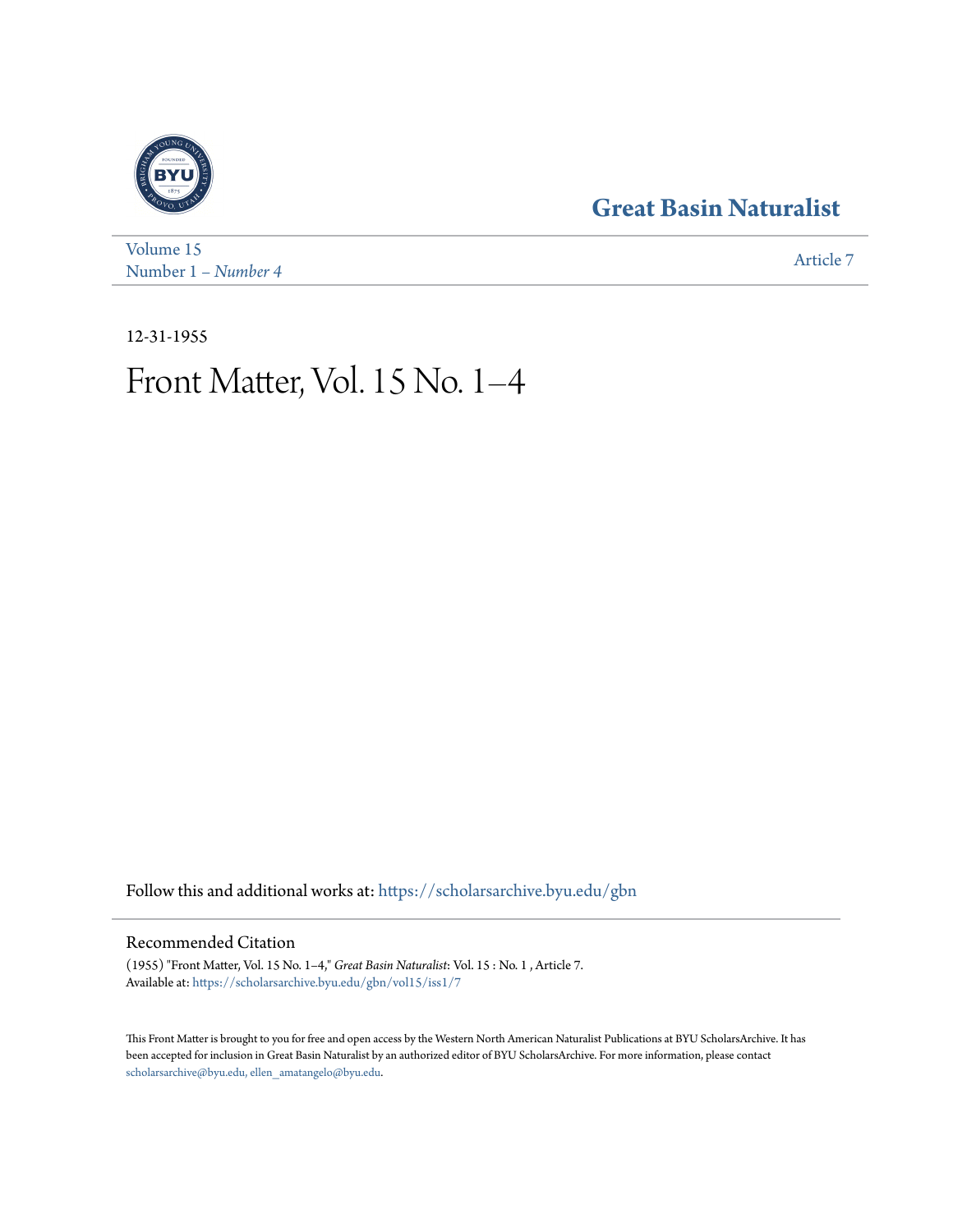# The IS. COMPLETE  $U$ 1956 The **Great Basin** jiirrumum

f

Volume XV December, <sup>1955</sup> Nos. 1-4

#### TABLE OF CONTENTS

| The Chiggers of Utah (Acarina: Trombiculidae), Illustrations,                                                                                                       |     |
|---------------------------------------------------------------------------------------------------------------------------------------------------------------------|-----|
| The Amphibia of Greer County, Oklahoma, Arthur N. Bragg 27                                                                                                          |     |
| A New Sceloporus Magister from Eastern Utah, Wilmer W.<br><b>Tanner</b>                                                                                             | -32 |
| A Study of the Aspectional Variations of Siphonaptera as-<br>sociated with the nests of the Thomas Wood Rat Neotoma<br>Lepida Lepida Thomas, J. Franklin Howell  35 |     |
| Necrology Report of Brigham Young University Zoology and<br>Entomology Alumni, 1955, Vasco M. Tanner  50                                                            |     |
|                                                                                                                                                                     | 55  |



published by DEPARTMENT OF ZOOLOGY AND ENTOMOLOGY BRIGHAM YOUNG UNIVERSITY